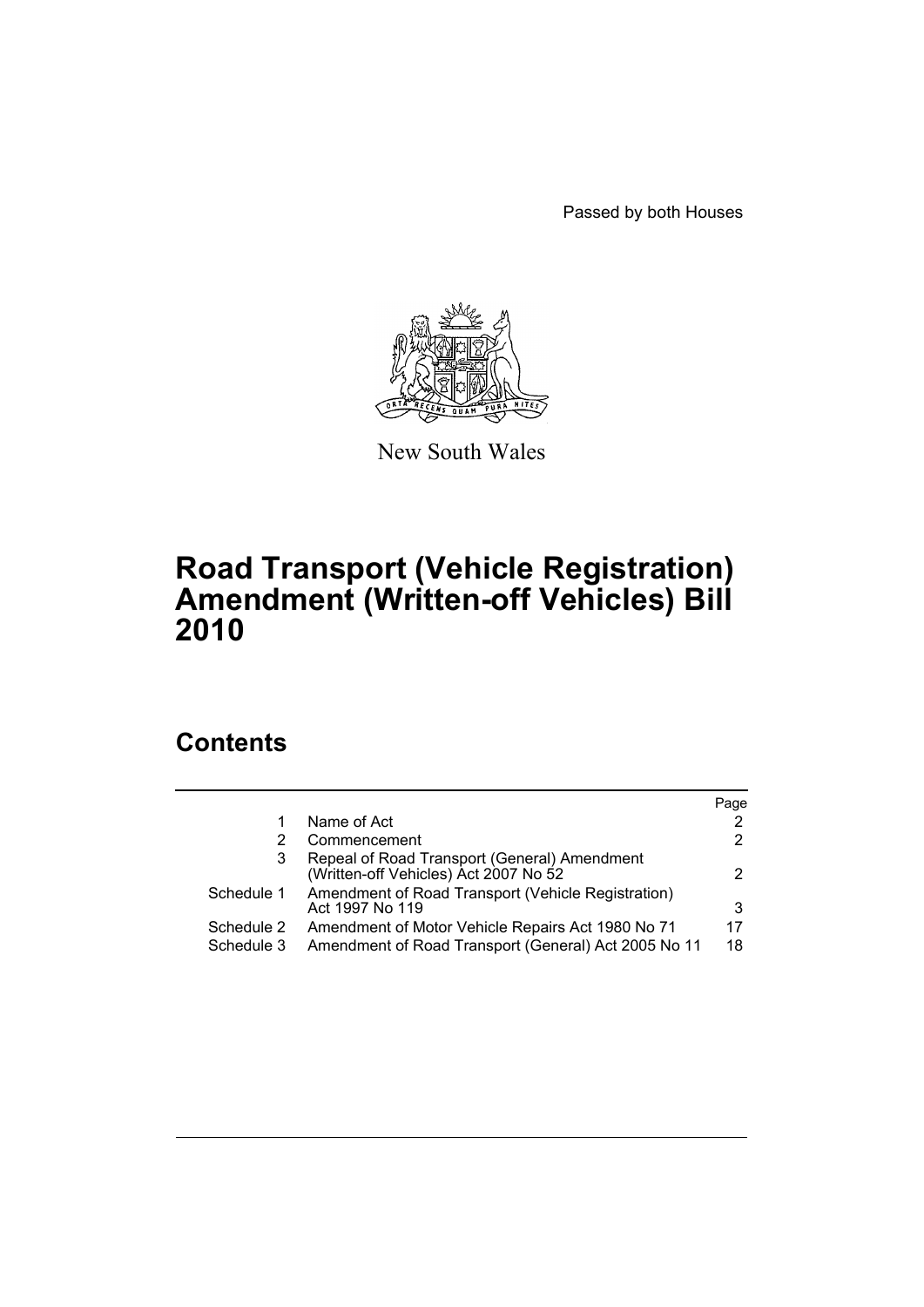*I certify that this public bill, which originated in the Legislative Assembly, has finally passed the Legislative Council and the Legislative Assembly of New South Wales.*

> *Clerk of the Legislative Assembly. Legislative Assembly, Sydney, , 2010*



New South Wales

# **Road Transport (Vehicle Registration) Amendment (Written-off Vehicles) Bill 2010**

Act No , 2010

An Act to amend the *Road Transport (Vehicle Registration) Act 1997* and other legislation with respect to the notification, registration and management of written-off vehicles; to repeal the *Road Transport (General) Amendment (Written-off Vehicles) Act 2007*; and for other purposes.

*I have examined this bill and find it to correspond in all respects with the bill as finally passed by both Houses.*

*Assistant Speaker of the Legislative Assembly.*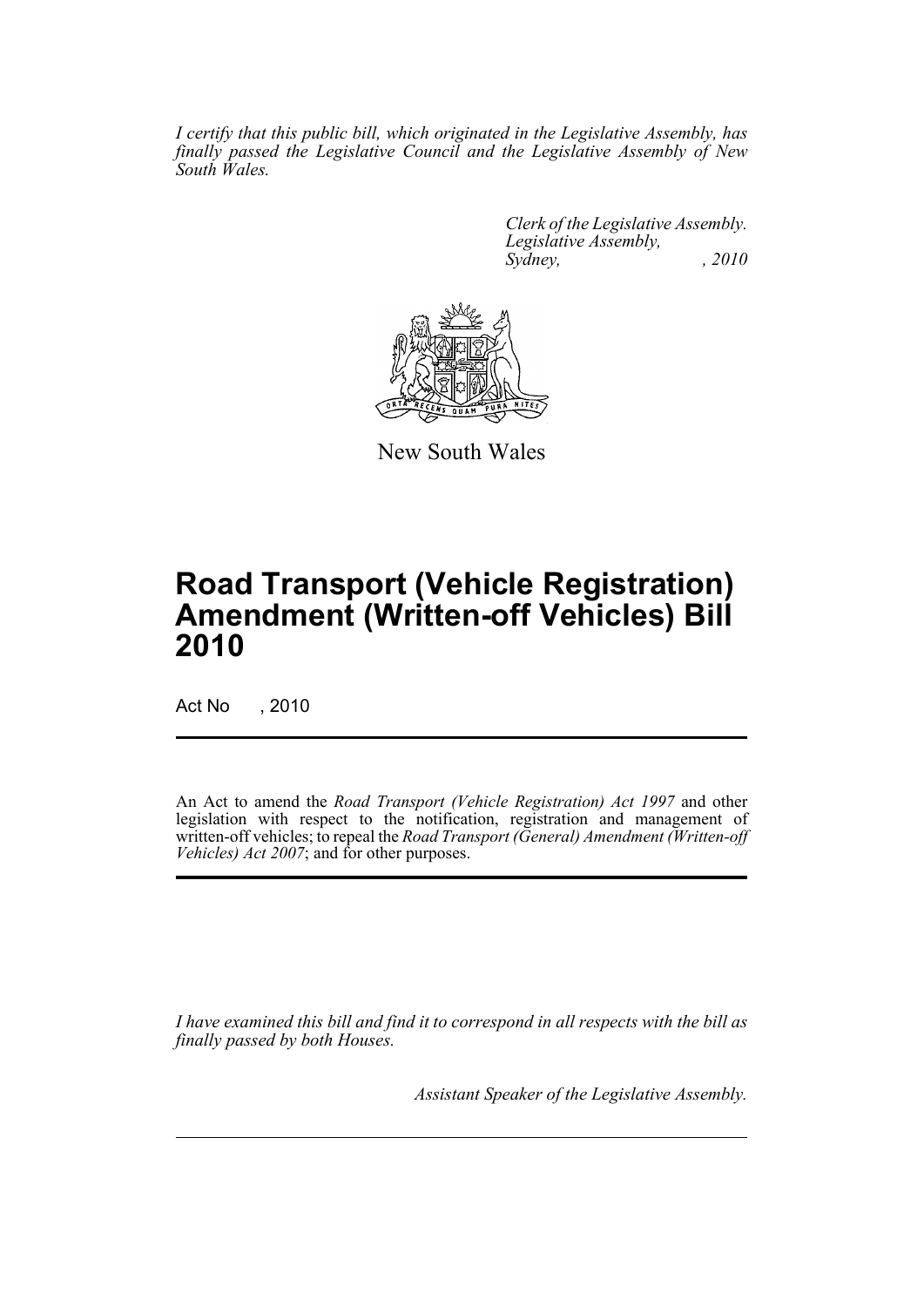## <span id="page-2-0"></span>**The Legislature of New South Wales enacts:**

## **1 Name of Act**

This Act is the *Road Transport (Vehicle Registration) Amendment (Written-off Vehicles) Act 2010*.

## <span id="page-2-1"></span>**2 Commencement**

This Act commences on a day or days to be appointed by proclamation.

#### <span id="page-2-2"></span>**3 Repeal of Road Transport (General) Amendment (Written-off Vehicles) Act 2007 No 52**

The *Road Transport (General) Amendment (Written-off Vehicles) Act 2007* is repealed.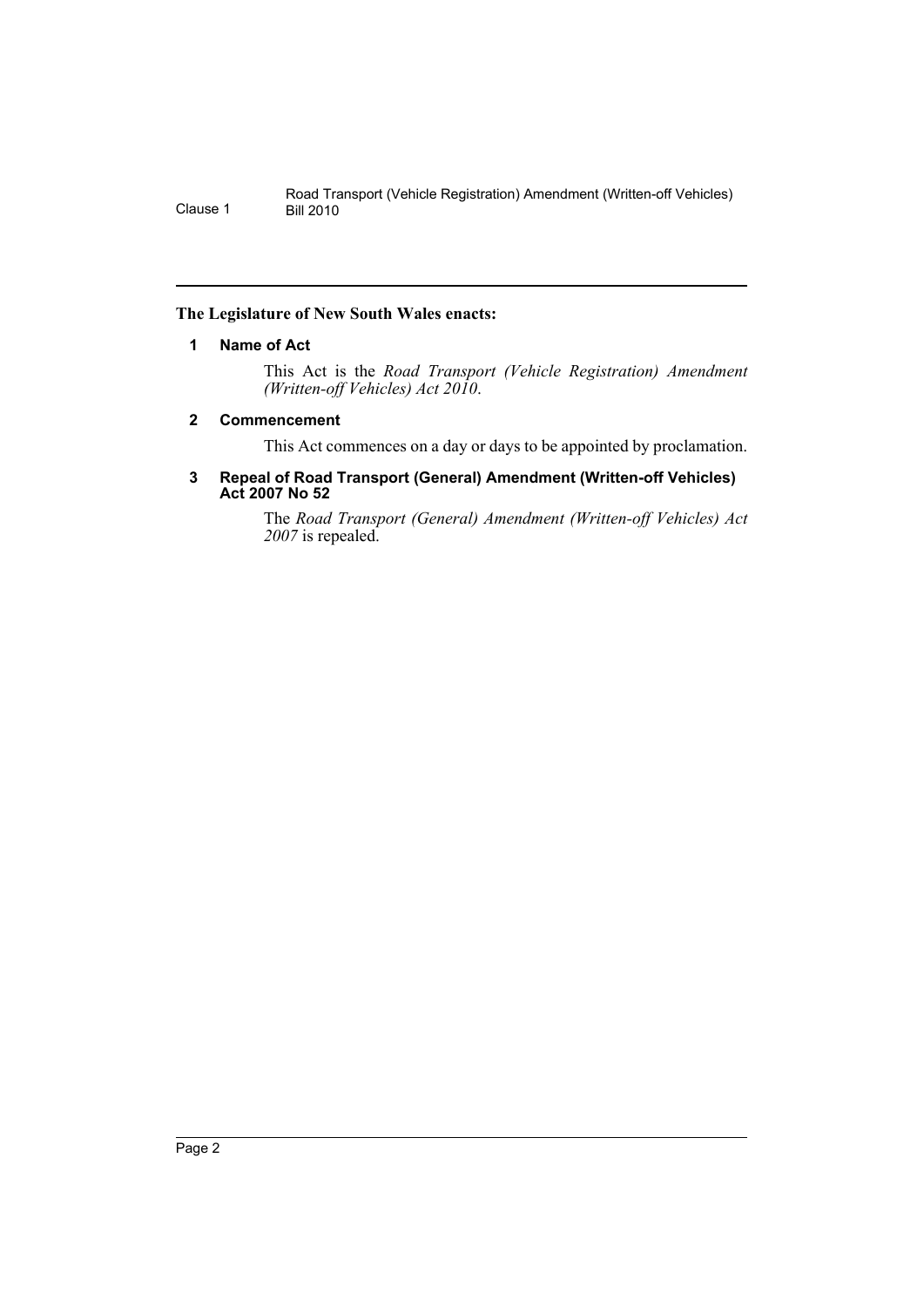Amendment of Road Transport (Vehicle Registration) Act 1997 No 119 Schedule 1

# <span id="page-3-0"></span>**Schedule 1 Amendment of Road Transport (Vehicle Registration) Act 1997 No 119**

## **[1] Section 4 Definitions**

Omit the definition of *registered*. Insert instead:

*registered*, in relation to a registrable vehicle, means registered on the Register of Registrable Vehicles under this Act.

## **[2] Part 2AA**

Insert after section 16:

## **Part 2AA Written-off vehicles**

## **Division 1 Preliminary**

## **16A Definitions**

In this Part:

*authorisation to repair* means an authorisation to repair a written-off vehicle issued by the Authority under this Part.

*authorised officer* has the same meaning as it has in the *Road Transport (General) Act 2005*.

*auto-dismantler* has the same meaning as it has in the *Motor Dealers Act 1974* and includes any other person declared to be an auto-dismantler by the regulations under this Act.

*certificate of compliance* means a certificate of compliance issued by a licensed repairer under this Part.

*commencement day* means the day on which this Part commences.

*dealer* has the same meaning as it has in the *Motor Dealers Act 1974* and includes any other person declared to be a dealer by the regulations under this Act.

*former written-off vehicle* has the meaning given by section 16B (1).

*insurer* means a person who carries on the business of insuring vehicles and includes any other person declared to be an insurer by the regulations.

*licensed repairer* means a person who holds a licence under the *Motor Vehicle Repairs Act 1980*.

*non-repairable damage* means damage of a class, or damage caused in circumstances, prescribed by the regulations.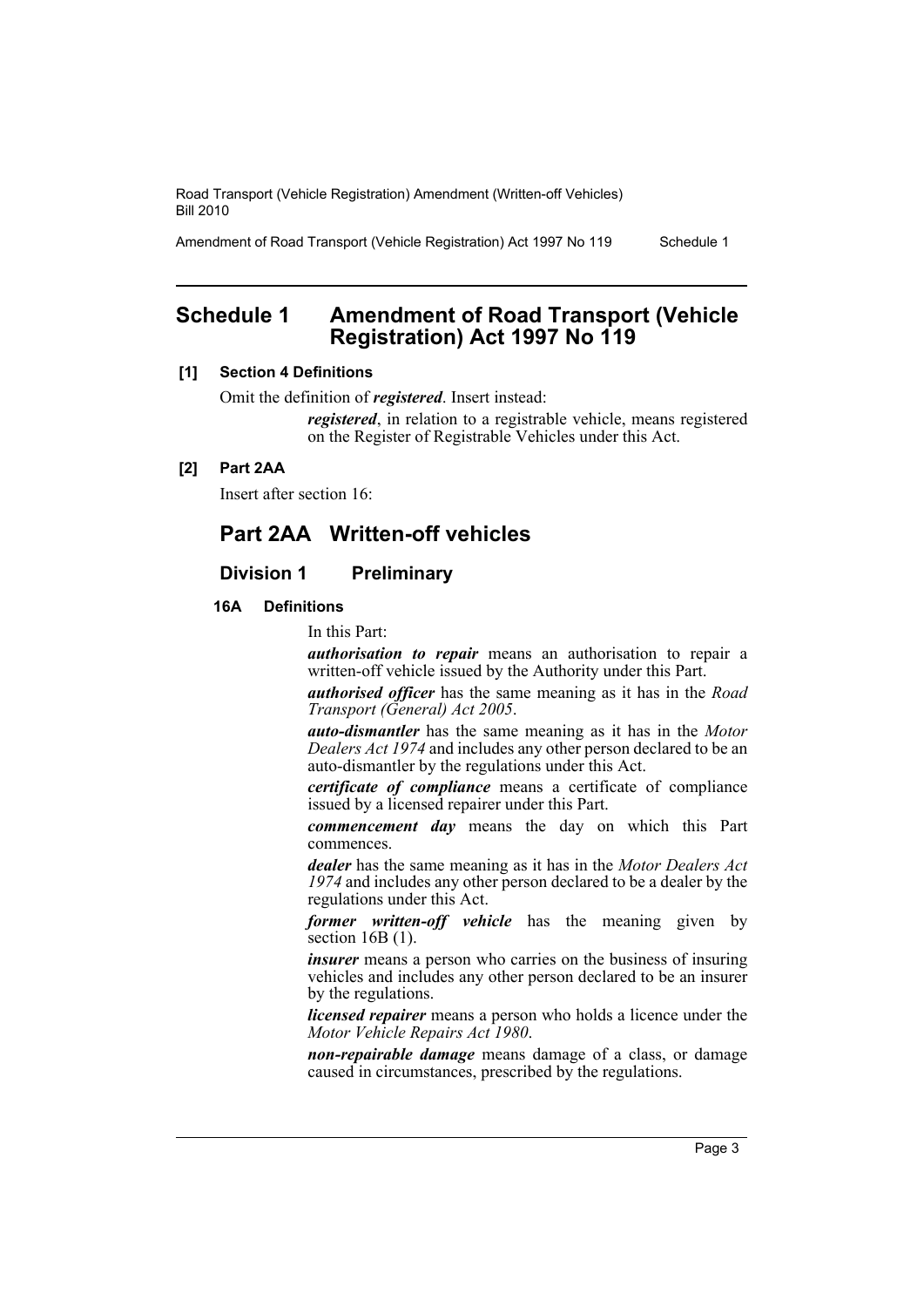Schedule 1 Amendment of Road Transport (Vehicle Registration) Act 1997 No 119

*notifiable vehicle*—see section 16G.

*register of written-off vehicles* means the register of written-off vehicles kept by the Authority under this Part.

*self-insurer* means any person who, in the course of a business, is the registered operator for 5 or more notifiable vehicles (or any other number of notifiable vehicles that may be prescribed by the regulations) in respect of each of which there is no insurance policy with an insurer covering loss or damage.

*statutory written-off vehicle* has the meaning given by section 16B (1).

*total loss*—see section 16H.

*vehicle identifier*, in relation to a vehicle, means:

- (a) in the case of a vehicle manufactured before 1 January 1989—the number quoted on the compliance plate that uniquely identifies the vehicle and sets it apart from similar vehicles and that corresponds to the identification number of the vehicle that is permanently recorded elsewhere on the vehicle, or
- (b) in any other case—the unique vehicle identification number (or "VIN") allocated to the vehicle in accordance with the International Standards Organisation's vehicle identification system required under an Australian Design Rule adopted by the regulations.

## **Division 2 Restrictions on registration of certain written-off vehicles**

#### **16B Register of written-off vehicles**

- (1) The Authority is to keep a register of written-off vehicles that records information about vehicles that the Authority has reason to believe:
	- (a) are written-off vehicles (*statutory written-off vehicles*), or
	- (b) were previously written-off vehicles but which have since been repaired and then registered (*former written-off vehicles*).
- (2) The register is to contain such information and be in such form as the Authority thinks appropriate.
- (3) In this section *written-off vehicle* includes any vehicle:
	- (a) that has been assessed to be a total loss by a person in accordance with Division 3, or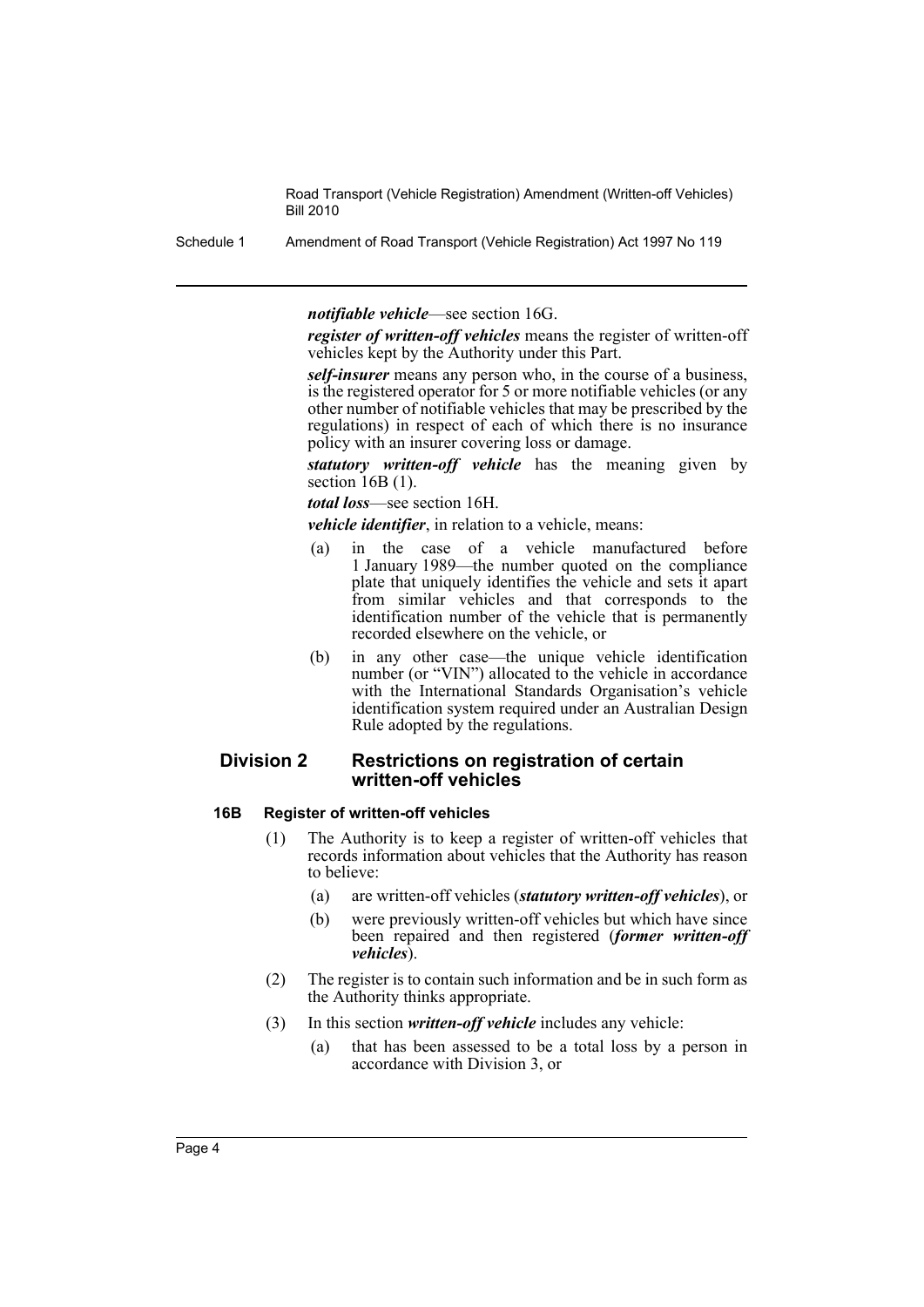- Amendment of Road Transport (Vehicle Registration) Act 1997 No 119 Schedule 1
	- (b) that has been disposed of to an auto-dismantler by a self-insurer, or
	- (c) that has been demolished or dismantled by an auto-dismantler, or
	- (d) that is in the control of an auto-dismantler and is intended to be demolished or dismantled, or
	- (e) that was recorded on the register of written-off vehicles on the commencement day, or
	- (f) that is prescribed by the regulations.

#### **16C Registration of written-off vehicles**

- (1) The Authority must not register, renew or transfer the registration of any vehicle (or if the vehicle is registered, the Authority must cancel the registration of the vehicle) if its vehicle identifier is the same as the vehicle identifier of a statutory written-off vehicle or an interstate written-off vehicle.
- (2) However, subsection (1) does not apply if the vehicle is the subject of an authorisation to repair and:
	- (a) the application for registration is accompanied by a certificate of compliance in relation to the vehicle, or
	- (b) the Authority is satisfied that the vehicle is of a class exempt by the regulations from the obligation to be the subject of a certificate of compliance.
- (3) The Authority must not cancel the registration of a vehicle unless it has first given the registered operator of the vehicle at least 14 days' notice of the proposed cancellation.
- (4) The Authority must not register, renew or transfer the registration of a vehicle if to do so would breach a condition imposed by the Authority on an authorisation to repair.
- (5) In this section:

*interstate written-off vehicle* means a vehicle recorded on a register of written-off vehicles (however described) of another Australian jurisdiction as:

(a) a statutory written-off vehicle or similar (being a vehicle that is not permitted to be registered in that jurisdiction by the vehicle registration authority of that jurisdiction), or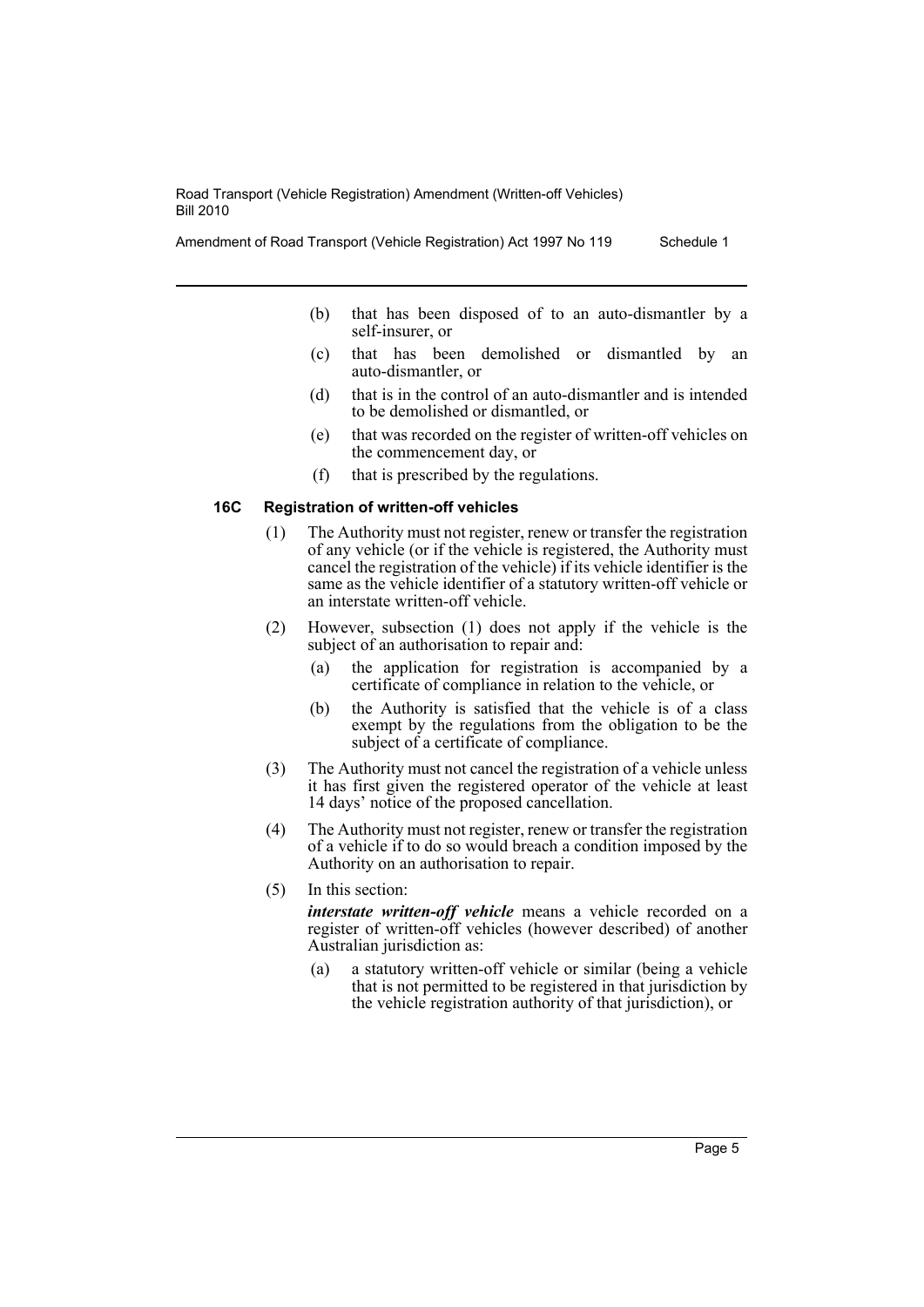Schedule 1 Amendment of Road Transport (Vehicle Registration) Act 1997 No 119

(b) a repairable written-off vehicle or similar (being a vehicle that may in certain circumstances be registered in that jurisdiction), but only if that vehicle has not been registered in this or another jurisdiction since being so recorded.

#### **16D Authority must refuse certain applications for authorisations**

- (1) The Authority must refuse an application for the issue of an authorisation to repair a written-off vehicle if the Authority reasonably believes any one or more of the following:
	- (a) that the vehicle has suffered non-repairable damage,
	- (b) that the vehicle is prescribed by the regulations as a non-eligible vehicle,
	- (c) that the applicant is prescribed by the regulations as a non-eligible person.
- (2) This section does not limit the circumstances in which the Authority may refuse the issue of an authorisation to repair.

#### **16E Applications for authorisations**

- (1) An eligible person may apply to the Authority for the issue of an authorisation to repair a vehicle.
- (2) An application for the issue of an authorisation:
	- (a) must be in a form approved by the Authority, and
	- (b) must be accompanied by a record of an assessment made in accordance with Division 3 that the vehicle has not suffered non-repairable damage, and
	- (c) must be accompanied by any fee fixed for that purpose by the Authority under section 8.
- (3) The Authority may require an applicant to submit such other information as the Authority thinks fit.
- (4) In determining an application, the Authority must take into consideration any factors prescribed by the regulations.
- (5) The Authority may refuse the application or may issue an authorisation to repair the vehicle unconditionally or subject to any of the following conditions:
	- (a) a condition that the vehicle cannot be registered in the name of a person other than the applicant for a specified period or for an indefinite period,
	- (b) any condition of a class prescribed by the regulations.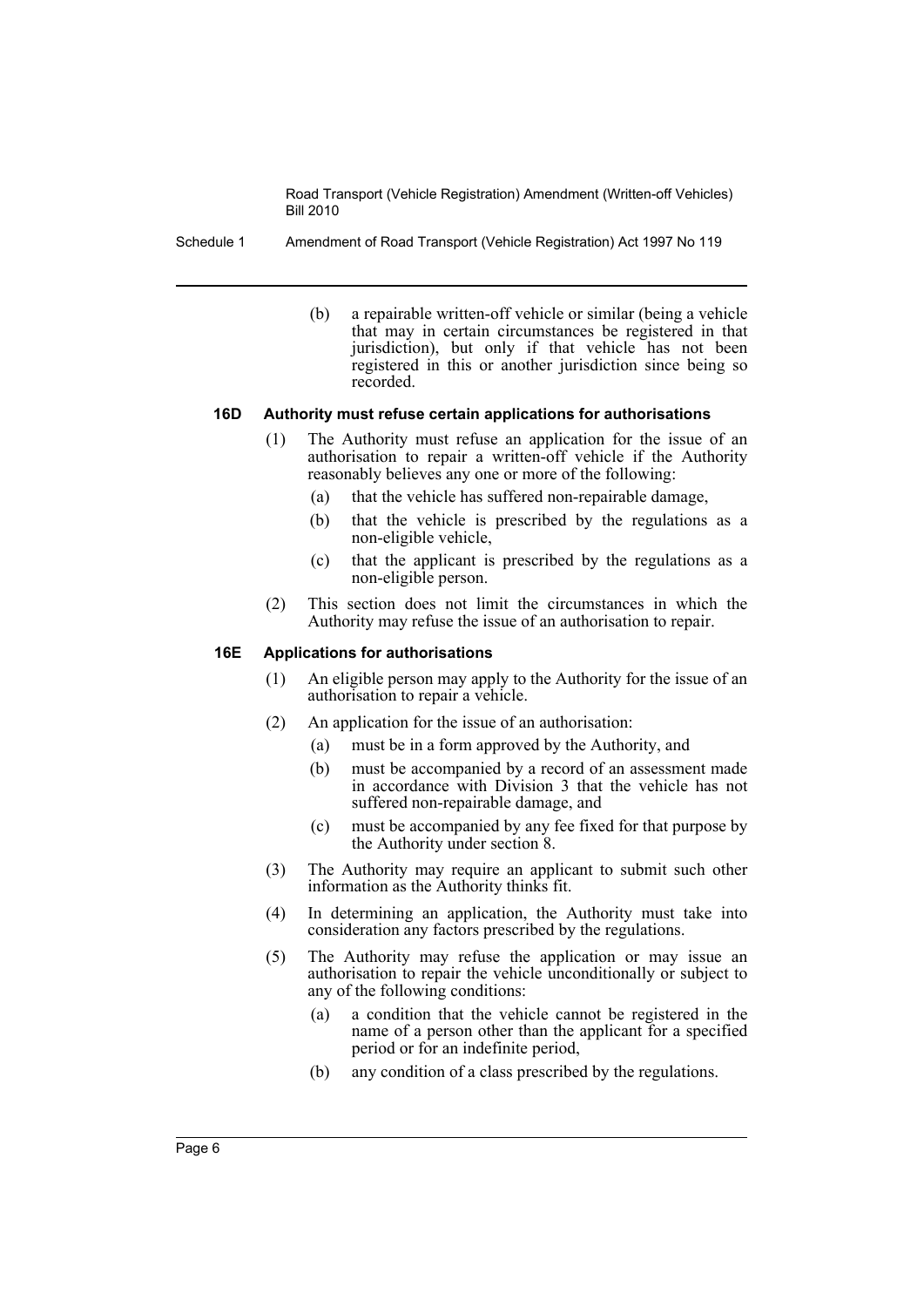Amendment of Road Transport (Vehicle Registration) Act 1997 No 119 Schedule 1

(6) If the vehicle is of a class of vehicles exempt by the regulations from the obligation to be the subject of a certificate of compliance, the authorisation to repair must state that fact.

## **Division 3 Assessment of damaged vehicles**

## **16F Definitions**

In this Division:

*assessor* means an insurer, self-insurer, auto-dismantler, dealer or other person prescribed by the regulations.

*vehicle damage assessment* means an assessment made by or on behalf of, and in the course of business of, an assessor as to whether or not a notifiable vehicle (anywhere in Australia) is a total loss.

## **16G Notifiable vehicles**

- (1) For the purposes of this Part, a vehicle is a *notifiable vehicle* if the vehicle:
	- (a) complies (or complied at the time of manufacture) with the requirements of all Australian Design Rules adopted by the regulations applying to it, and
	- (b) is not more than 15 years old (age being determined from the date of manufacture) or, if the regulations prescribe a different age, not more than the age so prescribed, and
	- (c) is located anywhere in Australia but is linked to the State because:
		- (i) it is registered in the State, or
		- (ii) it was last registered in the State, or
		- (iii) it has never been registered in Australia, but one or more of the incidents that caused the vehicle to be assessed as a total loss occurred in the State, and
	- (d) is not:
		- (i) a motor vehicle that has a GVM greater than 4.5 tonnes, or
		- (ii) a trailer that has a GVM greater than 4.5 tonnes.
- (2) For the purposes of this Part, a vehicle is also a *notifiable vehicle* if it is a vehicle prescribed by the regulations.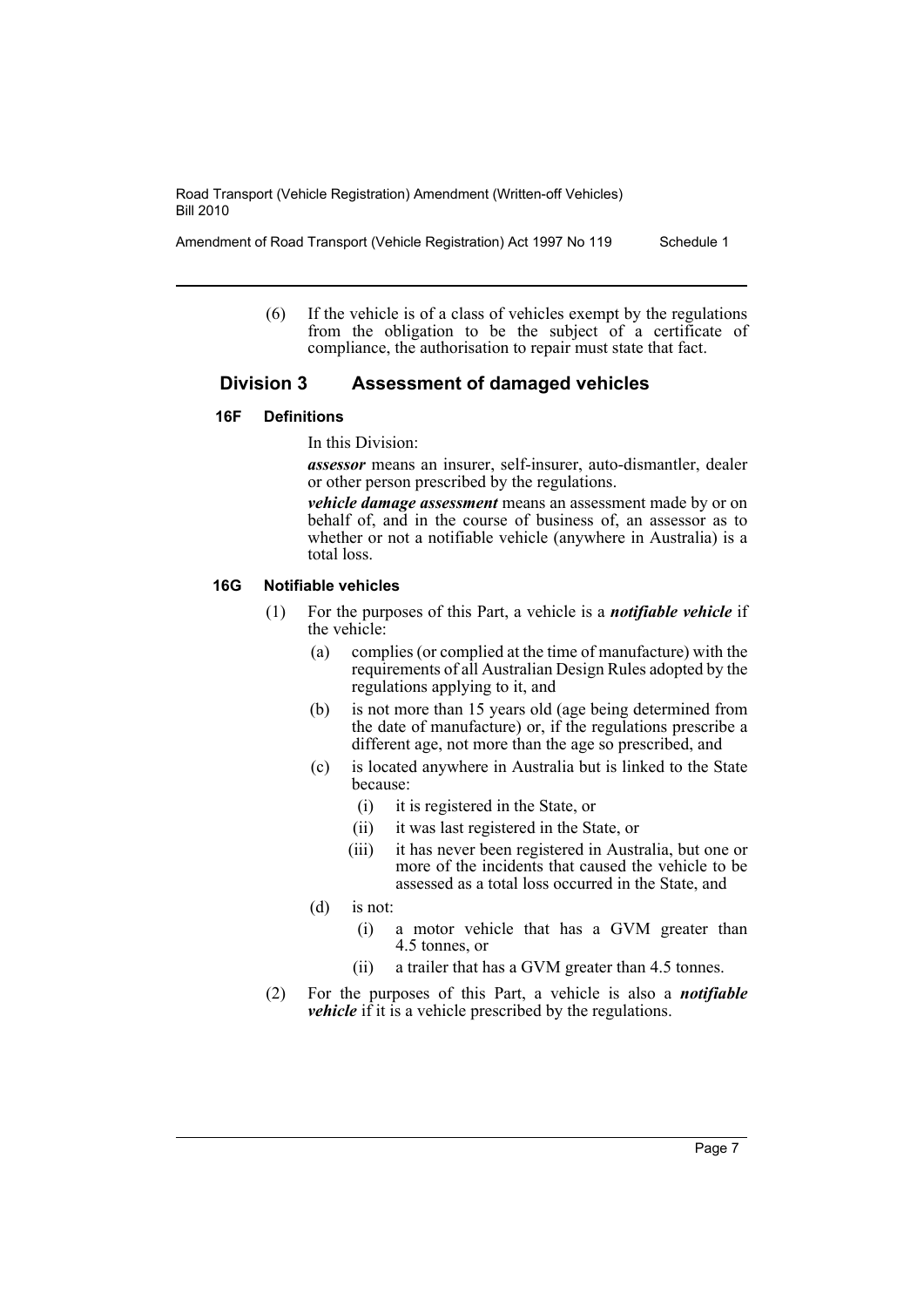Schedule 1 Amendment of Road Transport (Vehicle Registration) Act 1997 No 119

#### **16H Vehicles that are a total loss**

- (1) For the purposes of this Part, a vehicle is a *total loss* if it has been damaged, dismantled or demolished to the extent that its salvage value as a written off vehicle plus the cost of repairing the vehicle for use on a road would be more than:
	- (a) the market value of the vehicle immediately before the damage, dismantling or demolition, or
	- (b) if the vehicle is insured for a specified amount (known as the sum insured), that specified amount.
- (2) The regulations may:
	- (a) prescribe other cases as cases in which a vehicle is a total loss for the purposes of this Part, and
	- (b) prescribe exceptions to this section.
- (3) In this section:

*market value* of a vehicle means the price that the vehicle would bring at open market, as determined (having regard to local market prices and the age and condition of the vehicle) by the person who assesses whether or not the vehicle is a total loss.

*salvage value* of a vehicle means the value of the vehicle if sold for scrap or parts, or in a damaged state, as determined by the person who assesses whether or not the vehicle is a total loss.

#### **16I Assessments as to whether a vehicle is a total loss**

- (1) An assessor must ensure that any vehicle damage assessment made by or on behalf of the assessor is made by a person who:
	- (a) has the training, qualification or experience prescribed by the regulations for the purposes of this section, or
	- (b) acts on the advice of a person who has such training, qualifications or experience.

Maximum penalty: 20 penalty units.

- (2) The Authority may, by notice in writing, exempt a person from subsection (1), before the relevant assessment is carried out. Such an exemption has effect only for the time specified in the exemption and if any conditions to which it is subject are complied with.
- (3) This section does not have effect until 6 months after the commencement day.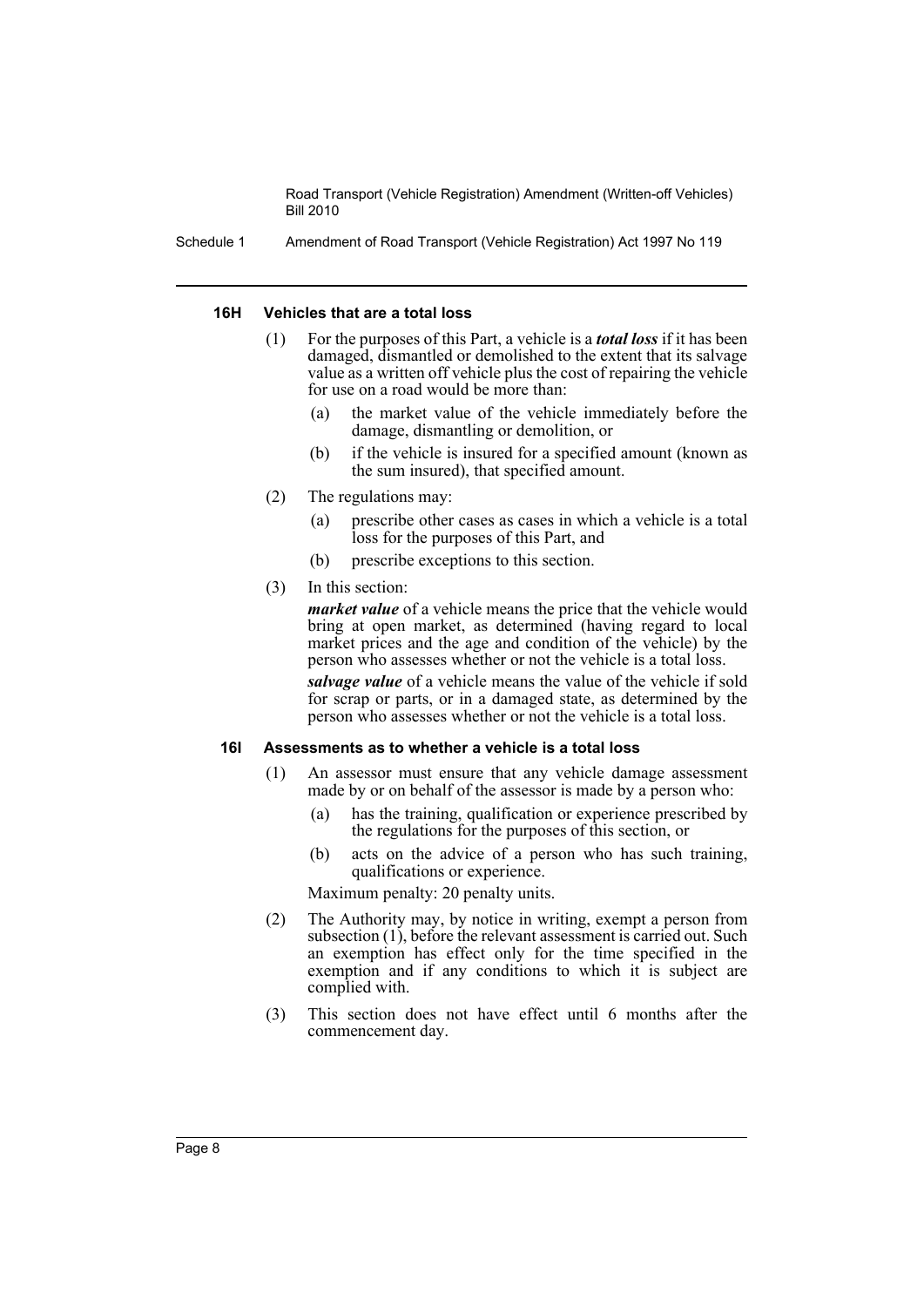Amendment of Road Transport (Vehicle Registration) Act 1997 No 119 Schedule 1

#### **16J Factors relevant to assessments**

An assessor must ensure that any vehicle damage assessment made by or on behalf of the assessor:

- (a) includes an assessment of whether the vehicle has suffered non-repairable damage, and
- (b) bases any calculation of the cost of repair of the vehicle (for the purposes of assessing whether the vehicle is a total loss) on the standard of repairs, and the repair methods, prescribed by the regulations in relation to vehicles of that type.

Maximum penalty:

- (a) in the case of a corporation, 250 penalty units for a first offence or 500 penalty units for a second or subsequent offence, or
- (b) in any other case, 50 penalty units for a first offence or 100 penalty units for a second or subsequent offence.

#### **16K Provision of results of assessments**

- (1) An assessor must, if requested to do so by the registered operator or owner of a notifiable vehicle or a person authorised by the Authority, provide the operator, owner or person with a written record of any vehicle damage assessment made by or on behalf of the assessor of that vehicle setting out:
	- (a) a statement as to whether or not the vehicle has suffered non-repairable damage, and
	- (b) any other information prescribed by the regulations.

Maximum penalty: 20 penalty units.

- (2) An assessor must, if directed in writing to do so by an authorised officer, provide the Authority with a written record of any vehicle damage assessment made by or on behalf of the assessor setting out:
	- (a) a statement as to whether or not the vehicle has suffered non-repairable damage, and
	- (b) any other information specified in the direction.

Maximum penalty: 20 penalty units.

(3) More than one direction may be issued under subsection (2). **Note.** Section 307C of the *Crimes Act 1900* makes it an offence for a person to produce a record under this section if the person does so knowing that the record is false or misleading.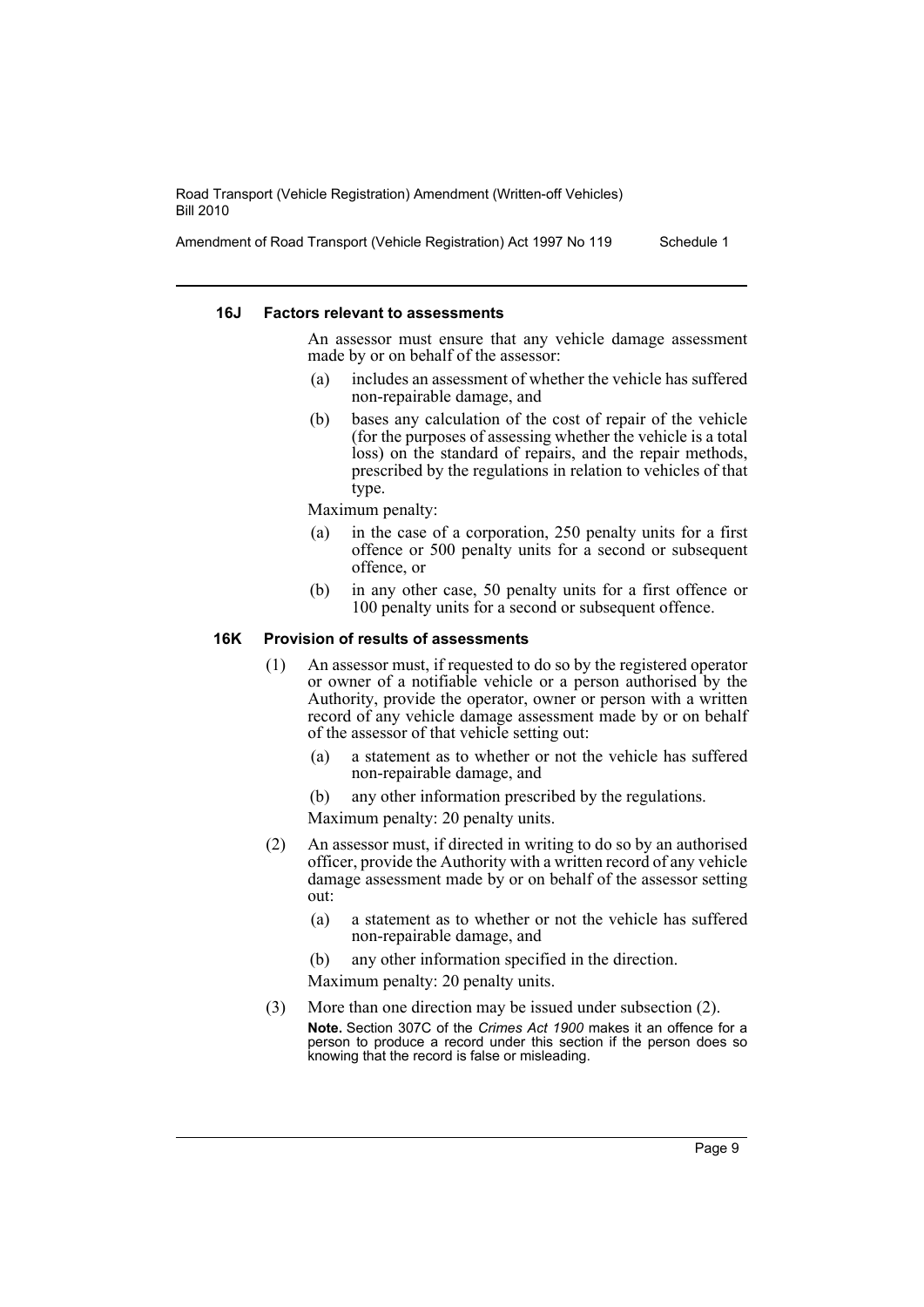Schedule 1 Amendment of Road Transport (Vehicle Registration) Act 1997 No 119

#### **16L Information about written-off and demolished vehicles**

- (1) An assessor must ensure that the Authority is provided with the information required by the regulations concerning each notifiable vehicle that is assessed as being a total loss in the course of a vehicle damage assessment conducted by or on behalf of the assessor:
	- within 7 days after the assessment and before the vehicle is sold or otherwise disposed of, or
	- (b) within any other time prescribed by the regulations.
- (2) A self-insurer must ensure that the Authority is provided with the information required by the regulations concerning each notifiable vehicle that is taken to be a total loss by virtue of being disposed of by the self-insurer (anywhere in Australia) to an auto-dismantler:
	- (a) within 7 days after the vehicle is disposed of, or
	- (b) within any other time prescribed by the regulations.
- (3) An auto-dismantler must ensure that the Authority is provided with the information required by the regulations concerning each notifiable vehicle that the auto-dismantler intends to demolish or dismantle (anywhere in Australia) in the course of the business carried on by the auto-dismantler:
	- (a) within 7 days after the auto-dismantler forms the intention to demolish or dismantle the vehicle, or
	- (b) within any other time prescribed by the regulations.
- (4) Despite subsection (3), the information must be provided before the part of the vehicle to which the vehicle identifier is attached is sold or otherwise disposed of.
- (5) A person (other than an insurer) is not guilty of an offence against this section in respect of a failure to provide information concerning a notifiable vehicle if the person satisfies the court that the person believed, on reasonable grounds, that the required information concerning the vehicle had already been provided to the Authority by another person under this section.

Maximum penalty: 20 penalty units.

## **16M Maintenance of records**

- (1) An assessor must maintain, and keep for at least 7 years, the following records in relation to each vehicle damage assessment made by or on behalf of the assessor:
	- (a) the records required by the regulations,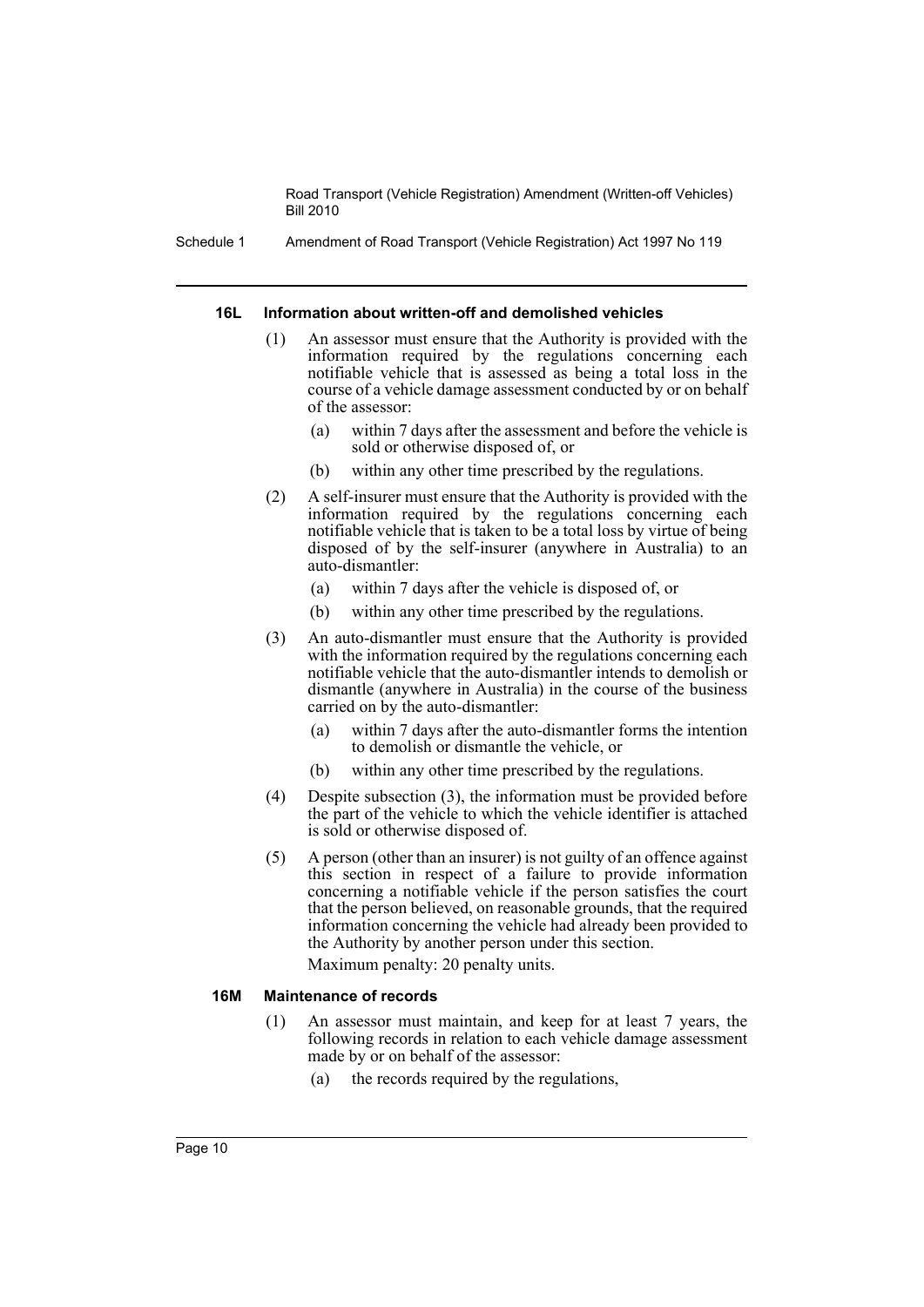Amendment of Road Transport (Vehicle Registration) Act 1997 No 119 Schedule 1

- (b) any other records that the Authority, by notice in writing, requires the assessor to maintain.
- (2) An authorised officer may, for the purposes of determining whether this Part has been complied with, direct in writing any person to produce any records required to be maintained under this Division.
- (3) A person must comply with such a direction within the time specified in the direction.

Maximum penalty: 20 penalty units.

#### **16N False assessments**

A person must not induce, attempt to influence, or coerce the making of a false vehicle damage assessment or a vehicle damage assessment that does not comply with this Part. Maximum penalty:

- (a) in the case of a corporation, 250 penalty units for a first offence or 500 penalty units for a second or subsequent offence, or
- (b) in any other case, 50 penalty units for a first offence or 100 penalty units for a second or subsequent offence.

## **16O Removal of vehicle identifiers**

An assessor must ensure that reasonable steps are taken to remove, deface, obliterate or destroy the vehicle identifier on any part of a vehicle that has been assessed as being a total loss by or on behalf of the assessor, if required to do so:

- (a) by the regulations, or
- (b) by notice in writing served on the assessor by the Authority.

Maximum penalty: 20 penalty units.

## **16P Duty to attach written-off warning label to written-off vehicles**

- (1) An assessor must ensure that a written-off warning label is attached, in accordance with the regulations, at all times to any vehicle in the person's possession or control that has been assessed as being a total loss:
	- (a) to the part of the vehicle to which the vehicle identifier is attached (in the case of a dismantled vehicle), or
	- (b) to the vehicle (in any other case).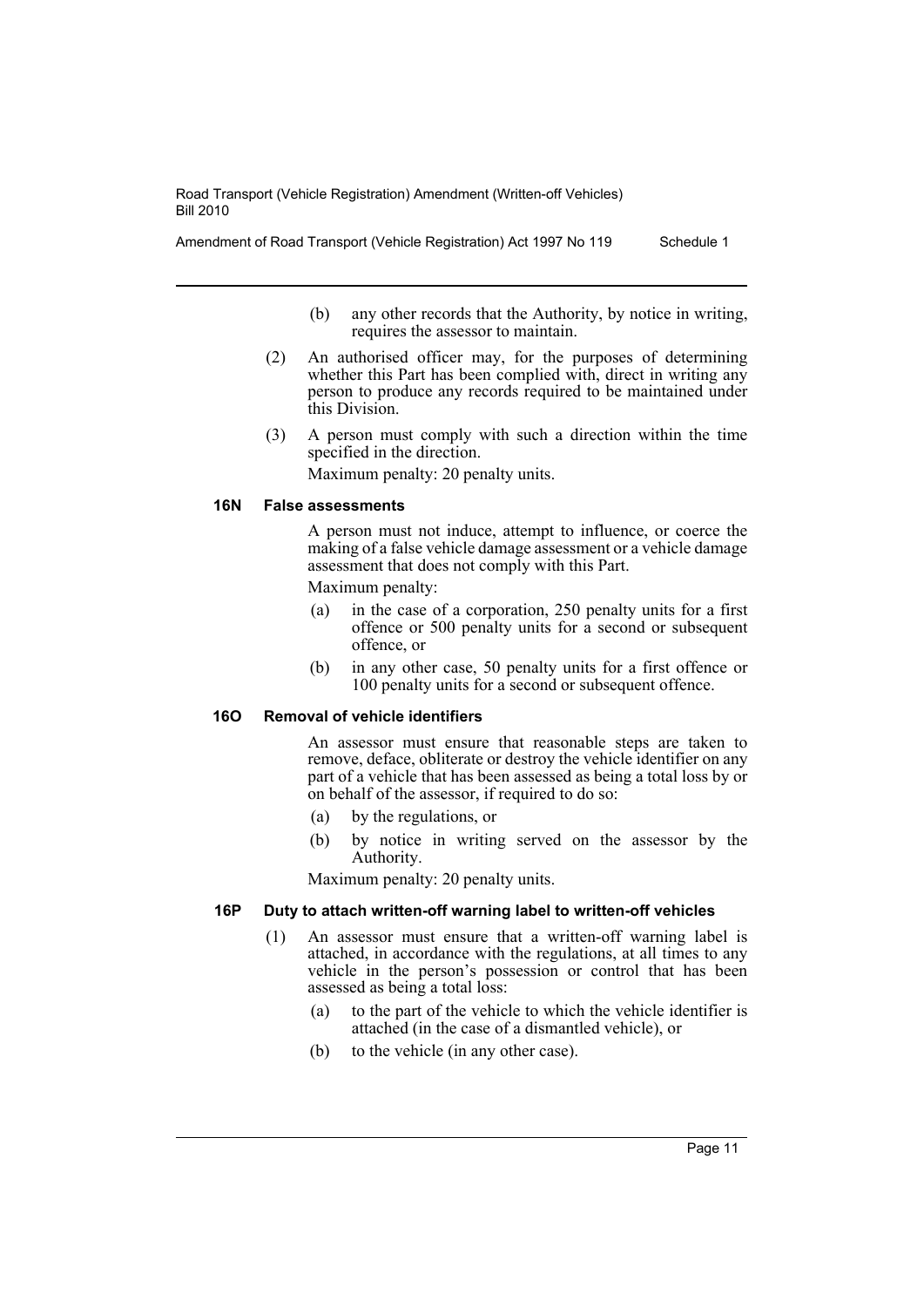Schedule 1 Amendment of Road Transport (Vehicle Registration) Act 1997 No 119

(2) The label must be attached within the period in which the information must be provided to the Authority about the vehicle under section 16L.

Maximum penalty: 20 penalty units.

## **Division 4 General**

#### **16Q Certificates of compliance**

- (1) A licensed repairer may issue, in a form approved by the Authority, a certificate of compliance in relation to a vehicle if:
	- (a) the repairer's licence is of a class that authorises the repairer to repair the type of vehicle, and the type of vehicle damage, the subject of certification, and
	- (b) the licensed repairer is satisfied that the standard of repairs, and the repair methods used, are in accordance with the requirements adopted by or set out in the regulations.
- (2) A licensed repairer must not issue a certificate of compliance that he or she knows, or ought reasonably to know, is false or misleading in a material particular.

Maximum penalty: 20 penalty units.

(3) A person must not attempt to obtain a certificate of compliance by a false or misleading statement or any misrepresentation or other dishonest means.

Maximum penalty: 20 penalty units.

- (4) The Authority may do any of the following in respect of a vehicle that is the subject of a certificate of compliance referred to in subsection  $(2)$  or  $(3)$ :
	- (a) amend the register of written-off vehicles accordingly,
	- (b) suspend the registration of the vehicle,
	- (c) refuse to transfer the registration of the vehicle,
	- (d) cancel the registration of the vehicle.
- (5) The Authority must not cancel the registration of a vehicle unless it has first given the registered operator of the vehicle at least 14 days' notice of the proposed cancellation.
- (6) A person who is not a licensed repairer must not purport to issue a certificate of compliance or advertise that the person is willing to issue a certificate of compliance.

Maximum penalty: 1,000 penalty units.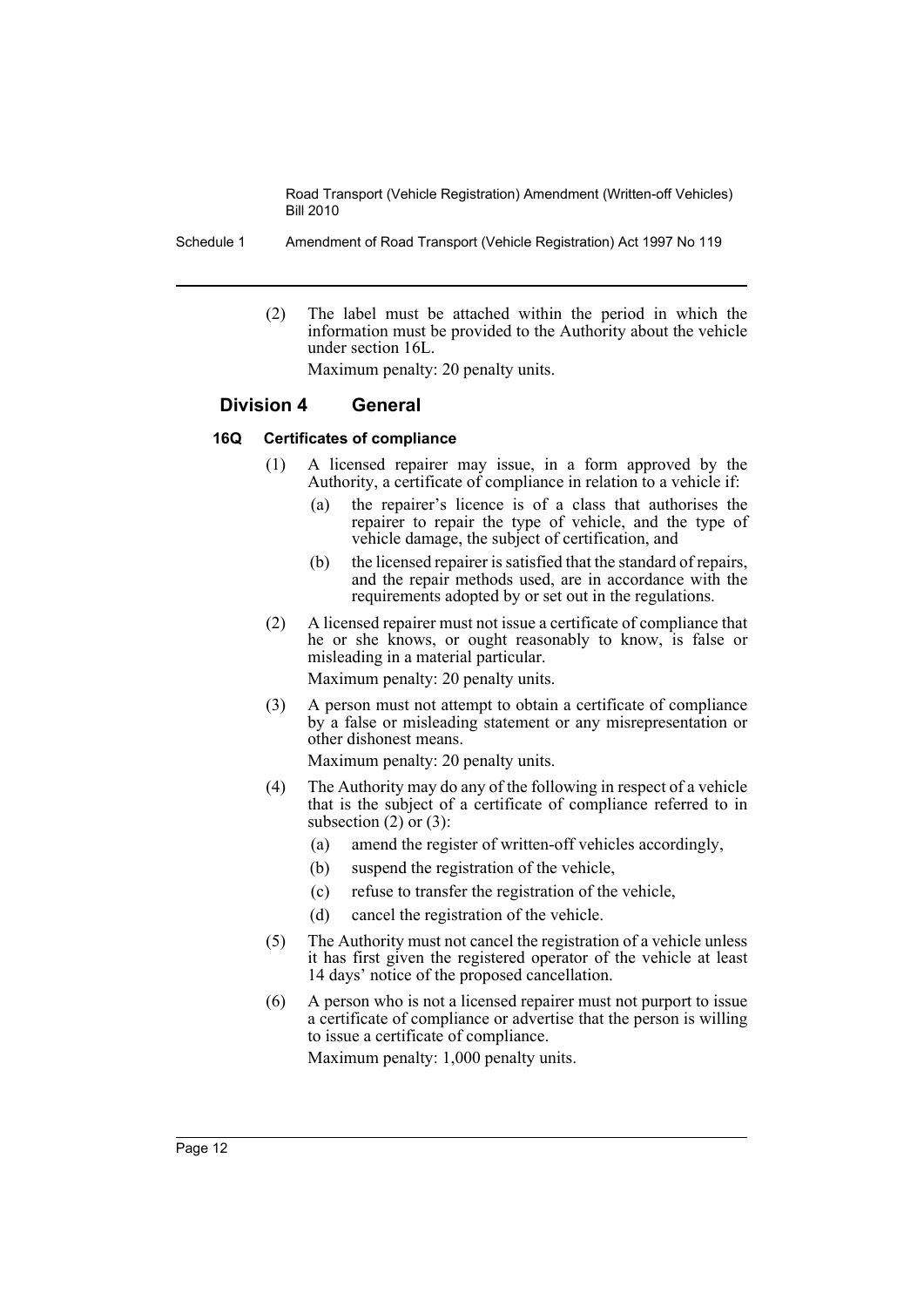Amendment of Road Transport (Vehicle Registration) Act 1997 No 119 Schedule 1

#### **16R Access to register of written-off vehicles**

- (1) The Authority is not to provide access to the register of written-off vehicles except as provided by this section.
- (2) The Authority may allow the following to have access to the register:
	- (a) a government department, a public authority, a local authority or the NSW Police Force,
	- (b) a government department, a public authority, a local authority or the police force of another State, a Territory or the Commonwealth,
	- (c) Austroads, but only for the purpose of its national database of written-off vehicles and information about them,
	- (d) an insurer, self-insurer, auto-dismantler or dealer,
	- (e) any other person or body, or class of persons or bodies, prescribed by the regulations.
- (3) The Authority may provide a person or body with information contained in the register.
- (4) The Authority may:
	- (a) impose any conditions that the Authority considers appropriate on the provision of access, or the provision of information, under this section, or
	- (b) limit the level of detail to which access is provided under this section as the Authority considers appropriate.

#### **16S Interference with register of written-off vehicles**

A person must not, except as authorised by the Authority:

- (a) obtain access to the register of written-off vehicles or information contained in the register, or
- (b) make, alter or delete an entry in the register, or
- (c) interfere with the register in any other way.

Maximum penalty: 250 penalty units.

#### **16T Unauthorised disclosure of information**

A person must not disclose any information obtained in connection with the administration or execution of this Part, except:

(a) in connection with the administration or execution of this Act or the regulations, or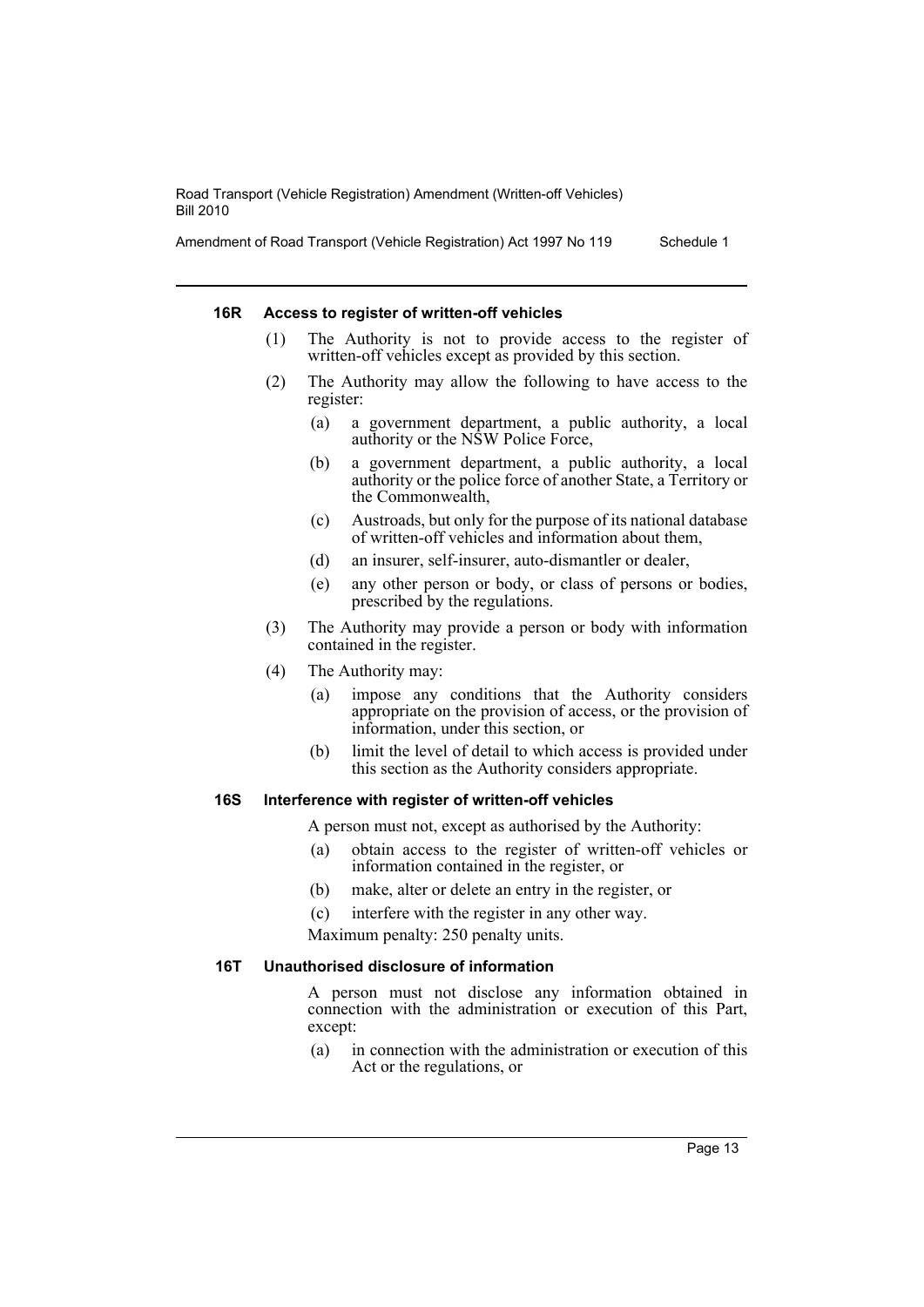Schedule 1 Amendment of Road Transport (Vehicle Registration) Act 1997 No 119

- (b) for the purposes of Austroads administering a national database of written-off vehicles and information about them and allowing driver licensing and vehicle registration authorities in the other States and Territories to have access to the information in the national database, or
- (c) for the purposes of any legal proceedings arising out of this Act or the regulations or of any report of such proceedings, or
- (d) to the Motor Vehicle Repair Industry Authority constituted under the *Motor Vehicle Repairs Act 1980* for the purposes of any disciplinary or legal proceedings arising out of that Act or the regulations under that Act, or
- (e) in the circumstances prescribed by the regulations.
- Maximum penalty: 20 penalty units.

## **16U Certificate evidence**

- (1) A statement in a certificate purporting to have been issued by an Australian Authority or Australian authorised officer that, at a specified time or during a specified period, a specified vehicle was or was not on the register of written-off vehicles or a register of written-off vehicles (however described) kept under a law of another Australian jurisdiction is admissible as evidence in any legal proceedings and is, until admissible evidence is given to the contrary, evidence of the matter certified.
- (2) In this section, *Australian Authority* and *Australian authorised officer* have the same meaning as in the *Road Transport (General) Act 2005*.

## **16V Regulations**

- (1) Without limiting section 14, the regulations may make provision for or with respect to the following matters:
	- (a) any matter relating to the registration of written-off vehicles,
	- (b) any matter relating to the issue of authorisations to repair,
	- (c) any matter relating to the making of vehicle damage assessments under this Part, including the conduct or duties of persons making those assessments,
	- (d) any matter relating to the making and keeping of records under this Part and the furnishing of information and records,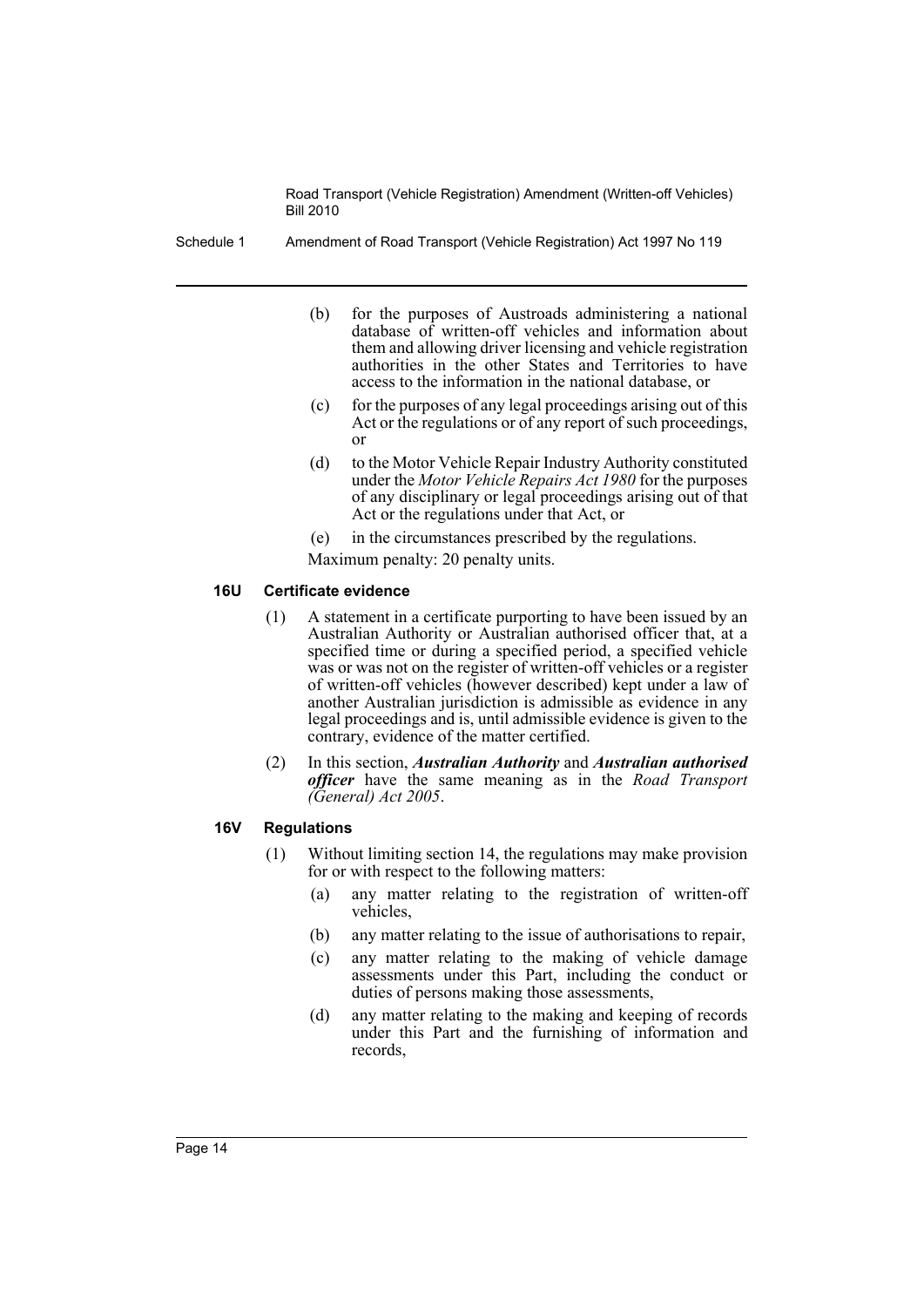Amendment of Road Transport (Vehicle Registration) Act 1997 No 119 Schedule 1

- (e) any matter relating to the issue of certificates of compliance, including the conduct or duties of persons issuing certificates of compliance,
- (f) any matter relating to written-off warning labels,
- (g) the disclosure of information obtained in connection with the administration or execution of this Part.
- (2) The regulations may require any person to provide the Authority with the information prescribed by the regulations concerning any notifiable vehicle that is assessed as being a total loss while in the care, custody or control of the person (anywhere in Australia).
- (3) The regulations may exempt, with or without conditions, any vehicle, any class of vehicles or any class of persons from the operation of all or any of the provisions of this Part.
- (4) The regulations may adopt a provision set out in any specified publication.

## **[3] Schedule 3 Savings and transitional provisions**

Insert at the end of clause 1 (1):

*Road Transport (Vehicle Registration) Amendment (Written-off Vehicles) Act 2010*

## **[4] Schedule 3, Part 5**

Insert after clause 21:

## **Part 5 Provisions consequent on enactment of Road Transport (Vehicle Registration) Amendment (Written-off Vehicles) Act 2010**

## **22 Definition**

In this Part:

*commencement day* means the day on which Part 2AA of this Act commences.

## **23 Keeping of register of written-off vehicles**

(1) The register kept under section 255 of the *Road Transport (General) Act 2005* immediately before the commencement day is taken to be the register required to be kept under section 16B of this Act.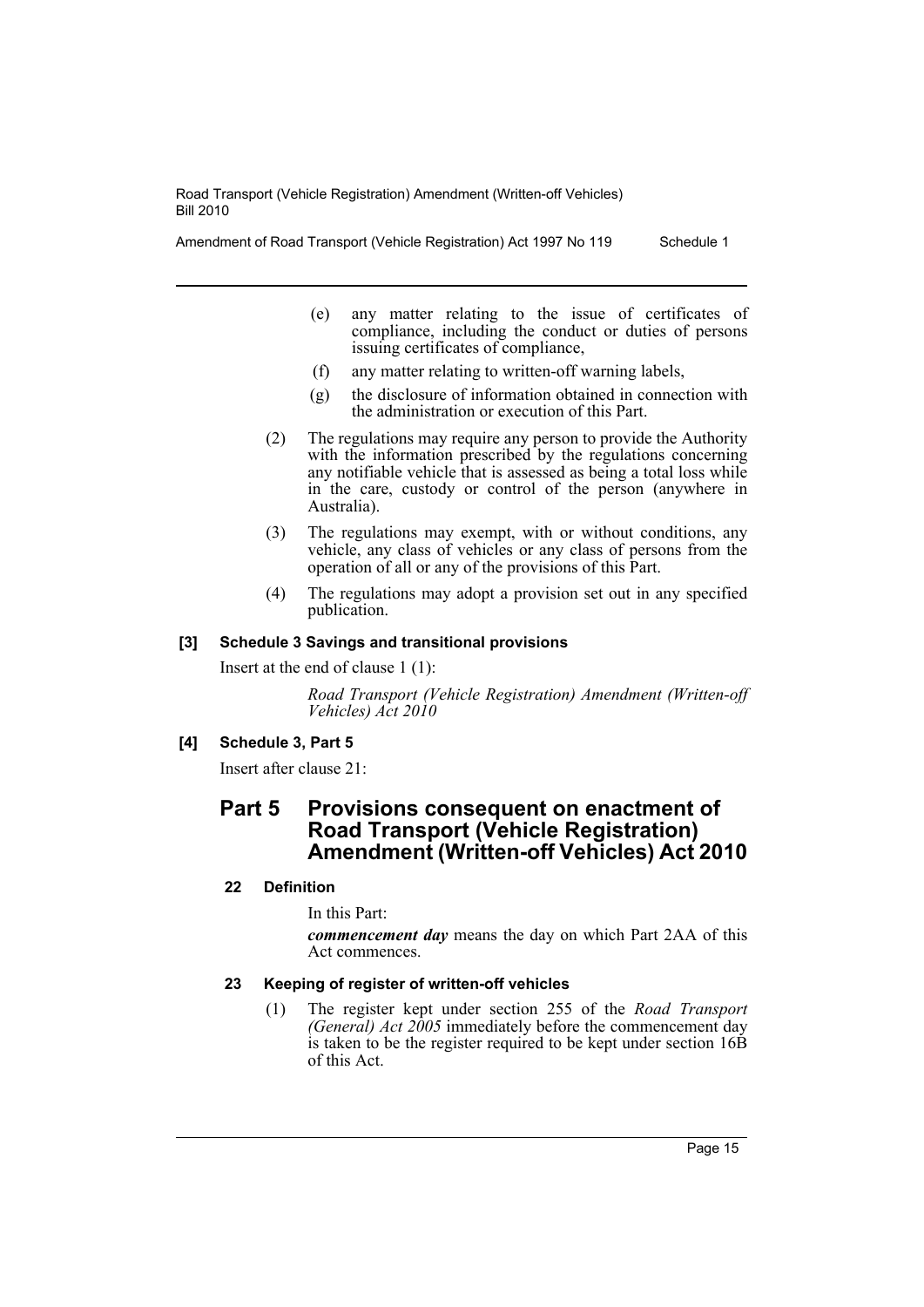- Schedule 1 Amendment of Road Transport (Vehicle Registration) Act 1997 No 119
	- (2) As soon as practicable after the commencement day, the Authority must record on the register as statutory written-off vehicles all vehicles that, immediately before that time, were recorded as having the status of being wrecked.
	- (3) A vehicle that, immediately before the commencement day, is registered and is recorded on the register of written-off vehicles as a repairable written-off vehicle is, for the purposes of Part 2AA of this Act, taken to be a former written-off vehicle.

#### **24 Existing repairable written-off vehicles may be registered without authorisation to repair or certificate of compliance**

- (1) A vehicle is not required to be the subject of an authorisation to repair under section 16C (2) if the vehicle was recorded on the register of written-off vehicles as a repairable written-off vehicle on the commencement day and the vehicle is registered within 2 years after that day. Any such vehicle may, during that 2-year period, be recorded on the register of written-off vehicles as a repairable written-off vehicle.
- (2) An application to register a vehicle that was recorded on the register of written-off vehicles as a repairable written-off vehicle on the commencement day is not required to be accompanied by a certificate of compliance under section 16C (2) in relation to the vehicle if the application is lodged with the Authority within 6 months after the commencement day.

#### **25 Former written-off vehicles may be referred to as repairable written-off vehicles**

A vehicle that is recorded on the register of written-off vehicles under Part 2AA of this Act as a former written-off vehicle may also be referred to as a repairable written-off vehicle.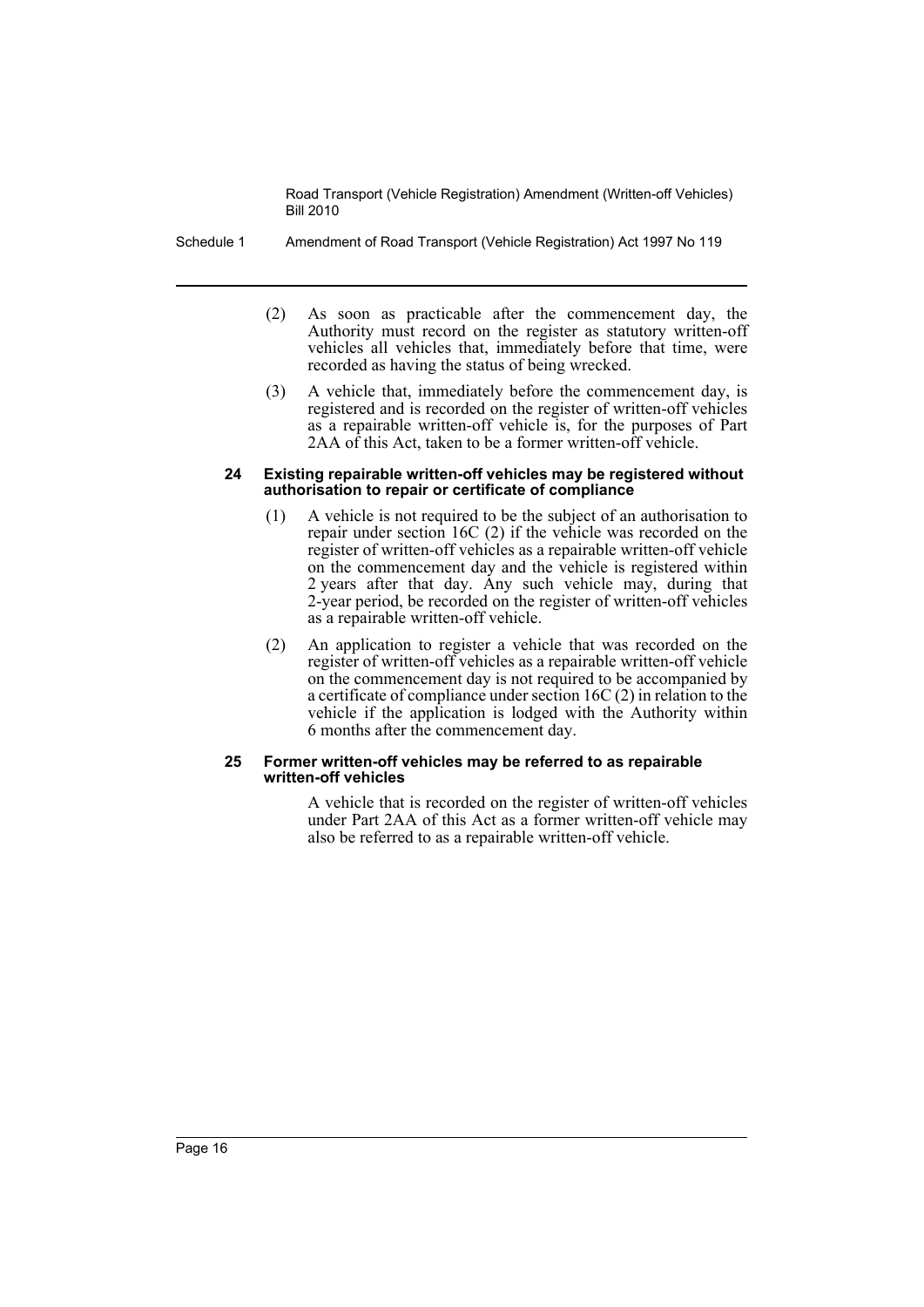Amendment of Motor Vehicle Repairs Act 1980 No 71 Schedule 2

## <span id="page-17-0"></span>**Schedule 2 Amendment of Motor Vehicle Repairs Act 1980 No 71**

## **[1] Section 4 Definitions**

Insert in alphabetical order in section 4 (1):

*certification work* means work relating to the issue of a certificate of compliance under Part 2AA of the *Road Transport (Vehicle Registration) Act 1997*.

#### **[2] Section 42 Grounds on which a licence holder may be dealt with under this Part**

Insert after section 42 (1) (d):

(d1) that the holder has been convicted of an offence under, or may have failed to comply with, section 16Q of the *Road Transport (Vehicle Registration) Act 1997* or the regulations made under Part 2AA of that Act,

#### **[3] Section 73 Authority may require information**

Insert "or certification work" after "repair work" in section 73 (1).

#### **[4] Section 73 (3)**

Insert ", or section 16Q of the *Road Transport (Vehicle Registration) Act 1997*" after "Part 4".

#### **[5] Section 75 Power of entry and examination**

Insert after section 75 (5):

(6) A reference in this section to this Act or the regulations includes a reference to Part 2AA of the *Road Transport (Vehicle Registration) Act 1997* and the regulations made under that Part.

#### **[6] Section 75B Production of records**

Insert ", or Part 2AA of the *Road Transport (Vehicle Registration) Act 1997* or the regulations made under that Part" after "regulations" in section 75B (1).

## **[7] Section 77 Disclosure of information**

Insert after section 77 (b):

(b1) to the Roads and Traffic Authority in connection with certification work,